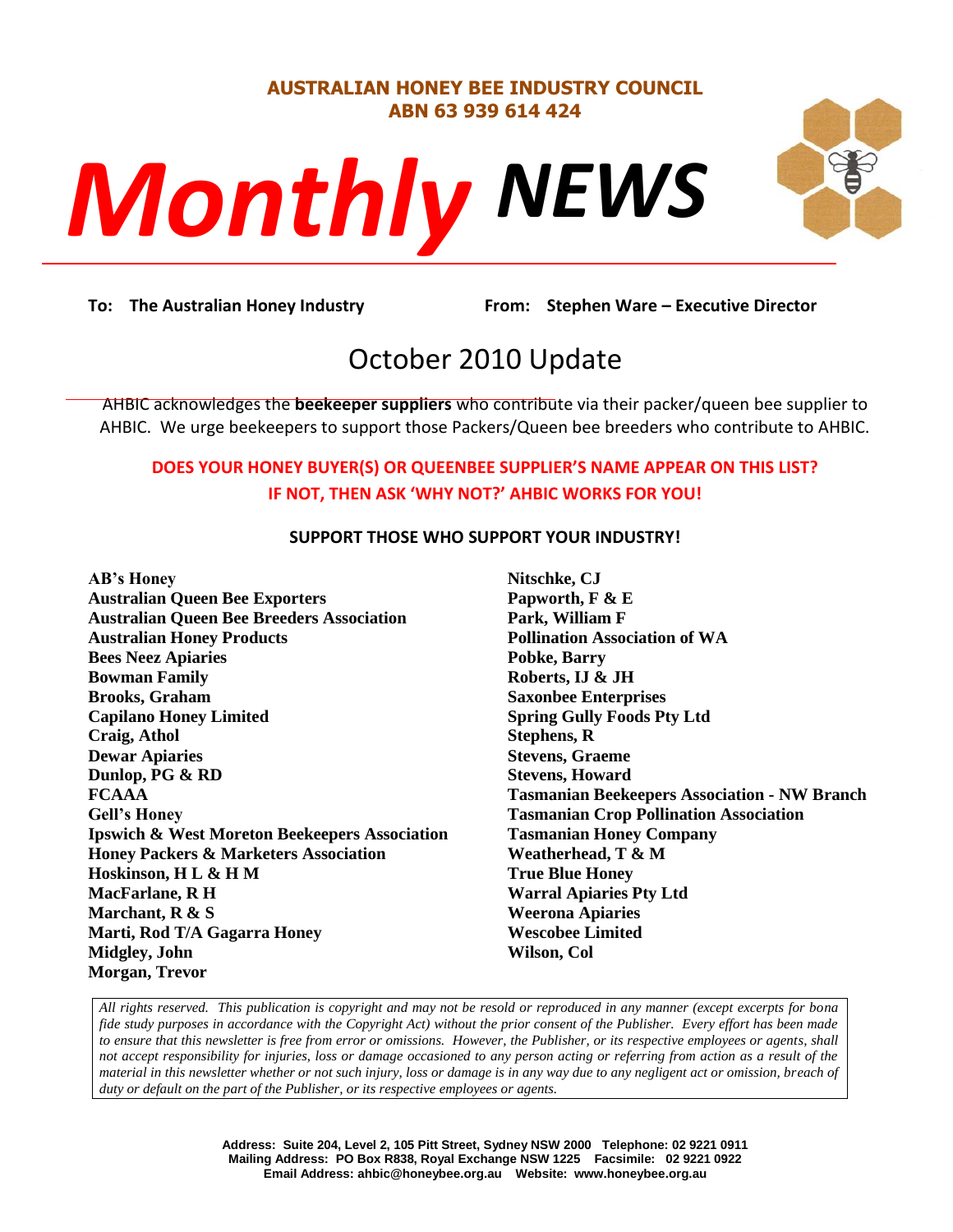#### **UPDATE - AHBIC ACTIVITIES**

The following provides a brief outline of activities undertaken in the past month by your Association.

AHBIC has established a "Varroa Treatment & Preparedness Committee.

The brief is: To examine and potentially register treatments that can be used by the Australian Industry for treatment of Varroa should it be introduced despite our precautions.

Treatments would need to be approved by Australian Pharmaceutical Veterinary Medicines Authority (APVMA) in addition to registrations already taking place at the moment namely:

#### **Apistan (fluvalinate) Apivar (amitraz) Bayvarol (flumethrin).**

It is envisaged that a physical meeting of the Committee will take place at the time of the AHBIC 2011 Annual General Meeting in South Australia. Prior to this a telephone hook-up would take place to identify potential treatments. HAL has kindly made available a consultant to assist in preparing applications to APVMA.

The committee would also remain a standing committee to evaluate any proposal which would come from industry which we would advertise and encourage. This is in addition to the production of a strategic plan and other projects currently being worked on by industry and Government.

The AHBIC Executive is planning to meet in Canberra on Wednesday 27 October 2010. Key issues to be discussed include:

- Residue Contamination
- The Eastern Creek Quarantine Station
- RIRDC funding and future research projects
- Apis cerana incursion and cost sharing arrangements
- The future of the Sentinel Hive Program

A Consultative Committee for Emergency Plant Pests (CCEPP) full-day meeting will be convened on Friday 29 October 2010 in Canberra to discuss the Asian Honey Bee - Queensland program and its future management. From this meeting recommendations will go to National Management Group (NMG) and on to Ministerial Council for their November meeting. It is expected that CCEPP members will be accompanied by their bee expert so that decisions can be made at this meeting.

Correspondence has been sent to the new Minister for Agriculture, the Hon Joe Ludwig MP seeking a meeting. AHBIC has also raised the following points with him:

- Sentinel Hive Program
- *Apis cerana* Incursion Queensland
- Re-opening Eastern Creek Quarantine Station

The Productivity Commission has released its Draft Report in respect of Rural Research and Development Corporations. Unfortunately in its current form the Report calls for all statutory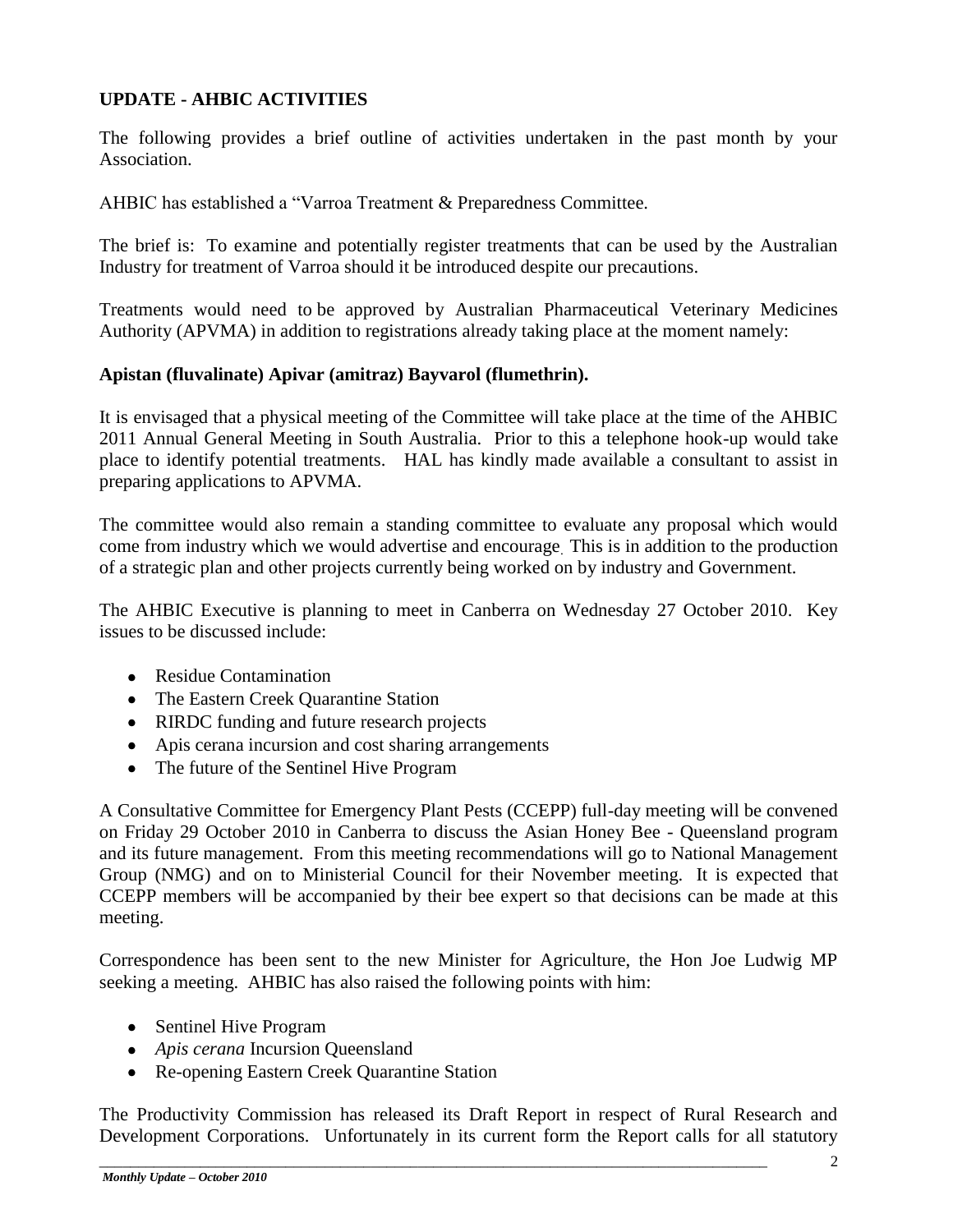levies to be reduced from 0.50 per cent to 0.25 per cent of an industry's gross value of production (GVP). This reduction should be phased in over ten years, with the cap reducing by 0.025 per cent of GVP each year during this period. This is but one of the recommendations which has enormous implications for R & D Funding through RIRDC. AHBIC is continuing to analyse the report as it contains a wide number of recommendations which will potentially have an enormous impact on industry.

On the subject of research, industry is supporting the establishment of a Cooperative Research Centre and we have been attempting to rally industry support for the funding of this initiative.

The issue of residue contamination has again raised its ugly head and attempts have been made by overseas competitors to degenerate the good name of Australian Honey. AHBIC continues to support Government and private industry initiatives to counteract these rumours and un-truths. It is the responsibility of all industry to rally against outrageous claims and support the good name of Australian honey in both international and domestic markets

We have been notified of a shipment of handpicked queens and escorts which entered the Northern Territory on 7/10/2010; had a single a Small Hive Beetle Adult detected. As this poses a threat to the Northern Territory clean status, the Northern Territory requests that all cages for queens and escorts, meet their import requirements.

Those members of industry shipping bees to the Northern Territory are asked ensure compliance by contacting:

Vicki Simlesa Crocodile Technical Officer & Apiary Officer Dept of Resources GPO Box 3000 Darwin NT 0801 Phone: 08 8999 2036 Fax: 08 8999 2146 Mobile: 0401 115 853 Email: [vickisimlesa@nt.gov.au](mailto:vickisimlesa@nt.gov.au)

On the subjects of imports we continually hear rumours that the United States are attempting to prevent the import of queens and live bees on the basis of the Apis cerana incursion in Cairns. AHBIC continues to work with the Australian Government to continue this important export market and refute domestic claims that Australian imports pose a risk to the United States industry.

The issue of residue testing of imports has been raised with Food Standards Australia and further discussions are envisaged at shoring up the potential residue contamination with imported honey. It is only reasonable that imports meet the same standards expected of Australian Primary Producers to produce honey of the highest quality.

We welcome all our new contributors and recipients of the AHBIC Newsletter.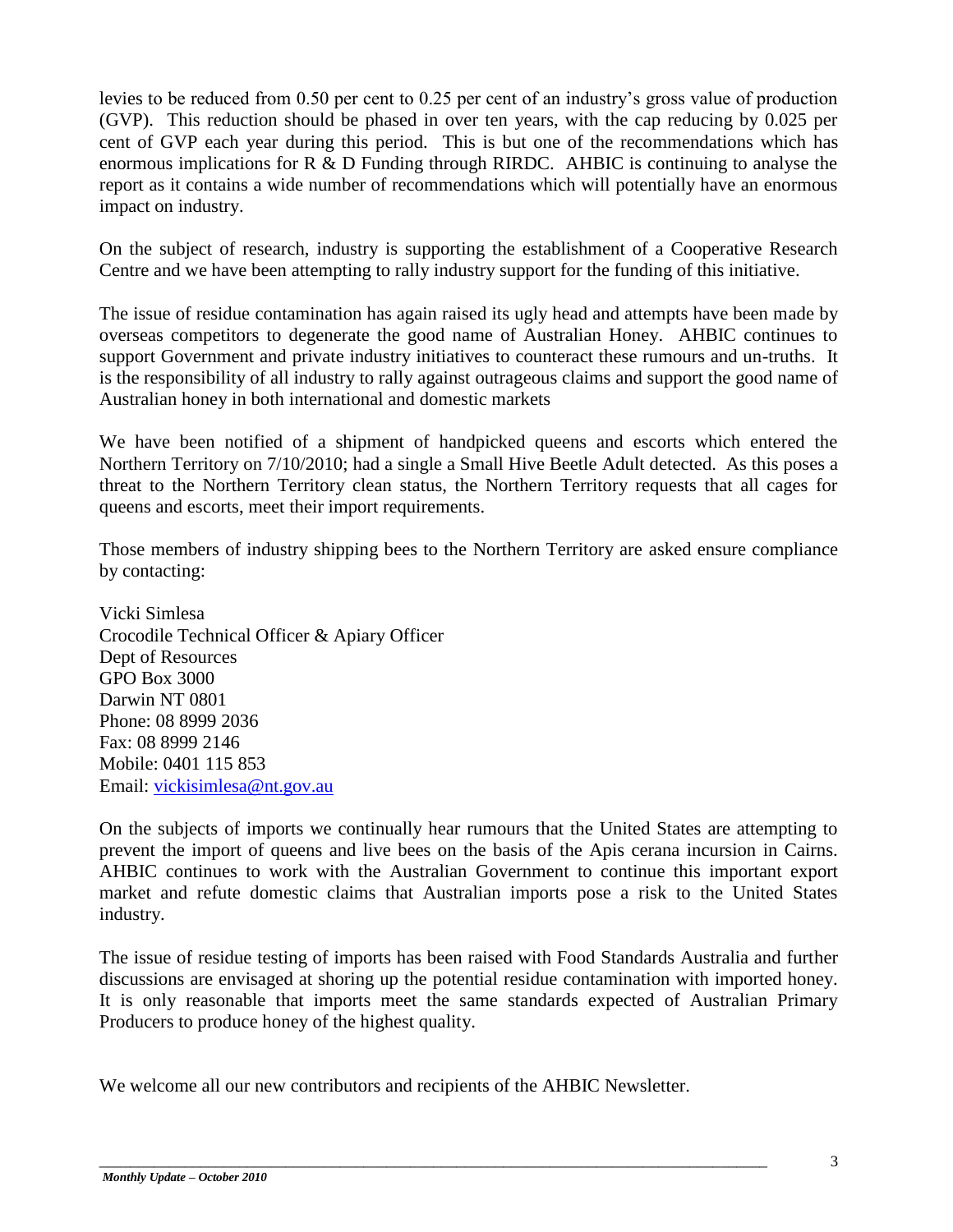#### **APIS CERANA UPDATE**

#### **Advice 79 - 1 October 2010**

Finds, all within the RA, for the past fortnight up to Friday 1 October are:

IP217 was a nest at North Cairns IP 218 was a nest at Gordonvale IP219 was a nest at Goldsborough IP220 was a swarm at Aeroglen IP221 was a nest at Deeral IP222 was a nest at Gordonvale IP223 was a nest at Gordonvale IP224 was a nest at Mooroobool IP225 was a nest at Mount Sheridan IP226 was a nest at Bentley Park IP227 was a swarm at Bentley Park (in a letterbox) IP228 was a nest at Aloomba IP229 was a nest at Bentley Park IP230 was a nest at Smithfield IP231 was a nest at Gordonvale IP232 was a nest at Gordonvale

The finds show that the improved techniques for finding bees are working along with the extra staff. Currently there is targeted checking of areas within the RA.

The dog handler, who has been recently employed, is on her way from Melbourne to Cairns. It is expected that she will start work by 14 October. This will give an added tool to the detection of Asian bees.

An Epidemiologist has been gathering information on the program in Cairns and has spent time in Cairns. One of his jobs will be to check the feasibility of eradication of the Asian bees.

The Queensland Department had offered to hold a workshop in Cairns for anyone from interstate Departments interested in seeing the eradication and surveillance program first hand. There was only interest expressed from one person in Canberra and one from the Northern Territory. Because of the lack of numbers, the Workshop has been cancelled.

#### **Advice 81-16 October 2010**

Finds, all within the RA, for the past fortnight up to Friday 15 October are:

\_\_\_\_\_\_\_\_\_\_\_\_\_\_\_\_\_\_\_\_\_\_\_\_\_\_\_\_\_\_\_\_\_\_\_\_\_\_\_\_\_\_\_\_\_\_\_\_\_\_\_\_\_\_\_\_\_\_\_\_\_\_\_\_\_\_\_\_\_\_\_\_\_\_\_\_\_\_\_\_\_\_\_\_\_\_

IP233 was a nest at White Rock IP234 was a nest at Bentley Park IP236 was a swarm at Portsmith IP237 was a nest at Brinsmead IP238 was a nest at Gordonvale IP239 was a nest at Edmonton IP240 was a swarm at Edmonton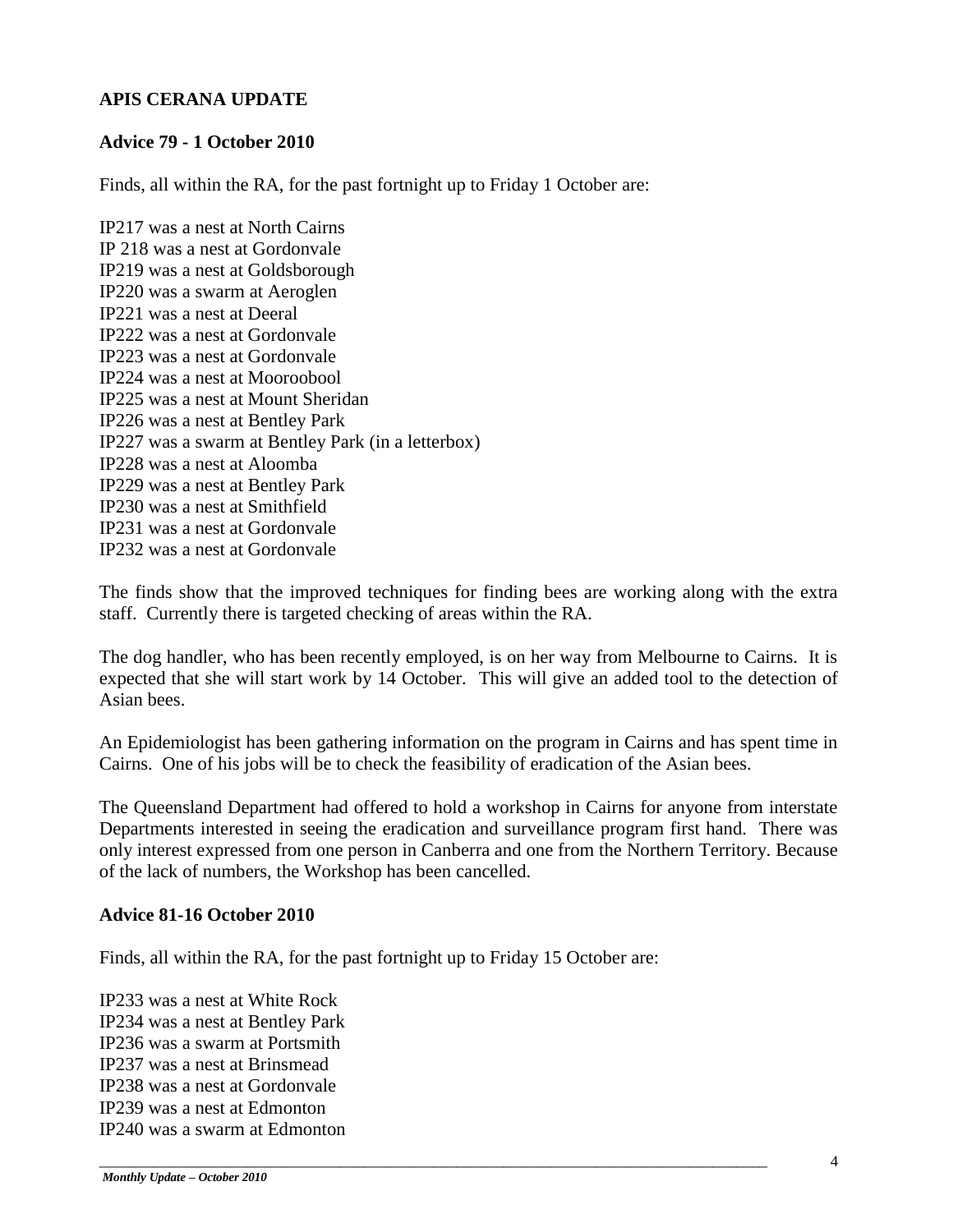IP241 was a nest at Yarrabah IP242 was a nest at Bentley Park IP243 was a nest at Yorkeys Knob IP244 was a nest at Gordonvale IP245 was a swarm at Gordonvale IP246 was a nest at Gordonvale IP247 was a nest at Redlynch IP248 was a nest at Cairns central IP 249 was a nest at Bentley Park IP250 was a nest at Trinity Beach IP251 was a nest at Bentley Park IP252 was a nest at Mount Sheridan

There are several sites at which there is beelining activity taking place.

Bruce Christie, the Chief Vet from New South Wales, was in Cairns on holidays and took the opportunity to go out with the staff. He was impressed with the skills of the staff.

The dog is due in Cairns by the end of the month. The recently employed dog handler is gaining experience in the field.

There is a meeting scheduled in Canberra on 29 October to look at the program and have recommendations for NMG. Funding is only assured till the end of December. At this stage, from my point of view, we need to keep the program in place. There are many finds but I believe this is as a result of the increase in staff numbers and the increase in their skills. It would not be wise to stop at this stage having put in place these staff who are doing an excellent job.

We have a once only opportunity to eradicate the Asian bee from mainland Australia. If we were to pull the pin, then I believe in years to come many would question why we acted so hastily. If cerana became established it would be compared to cane toads and rabbits. The cost of eradication will pale into insignificance when compared with control costs in the future.

Beekeepers will not collect cerana swarms as they are of no use. So the public will bear the cost of destruction of hives and swarms. Look at Terry Ryan's paper. Local Government will also come in for its share of costs.

We have had about four (4) swarms in letter boxes. Look out posties. We had a budgerigars nest invaded and the young killed. We have a record of a native ant nest being robbed out plus a Trigona nest in a log that had been harvested for firewood. So the environmental costs will be great. With all the talk about our environment, it is surprising that the "greenies" are not out there warning of the cost to the environment if the Asian bee is allowed to get away.

I now step down off the soapbox.

The next phone hook-up is scheduled for Friday 29 October but, as this clashes with other proposed meetings, will most likely be changed to Friday 5 November.

\_\_\_\_\_\_\_\_\_\_\_\_\_\_\_\_\_\_\_\_\_\_\_\_\_\_\_\_\_\_\_\_\_\_\_\_\_\_\_\_\_\_\_\_\_\_\_\_\_\_\_\_\_\_\_\_\_\_\_\_\_\_\_\_\_\_\_\_\_\_\_\_\_\_\_\_\_\_\_\_\_\_\_\_\_\_

#### *Trevor Weatherhead*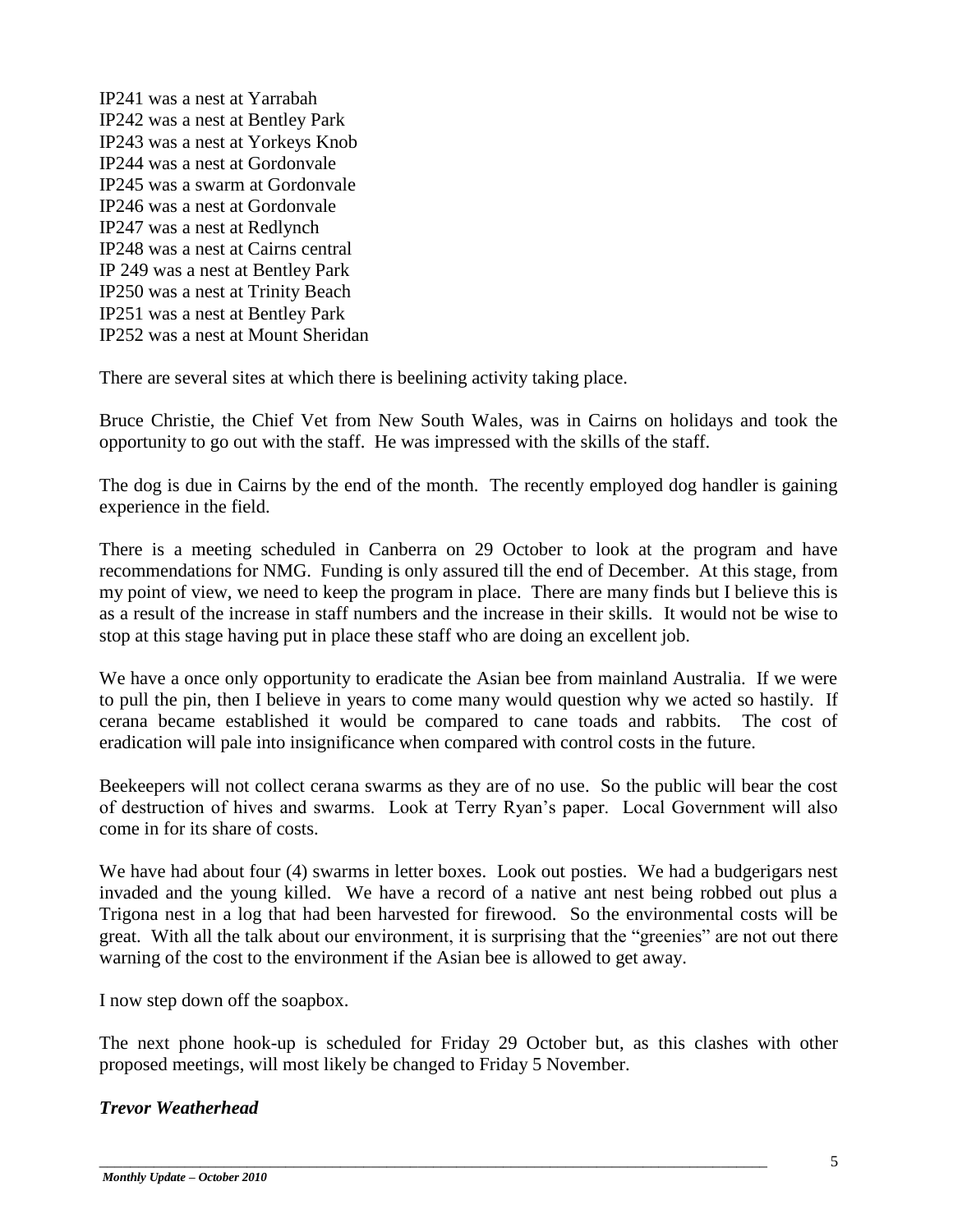#### **AHBIC PROFILE – KEN GELL**

Located 165kms North West of Melbourne, the historical goldfields town of Maryborough is home to AHBIC Executive Committee Member Ken Gell. A fourth generation Victorian apiarist, Ken is part of a strong family based beekeeping enterprise.

Ken's father, Alan, left school aged 13 or 14 trading textbooks for the real world to commence beekeeping in the family business. With a career in bees that has spanned 65 years, Alan has seen countless innovations during this time. The progression from hand loading hives to boom loaders, horse and carts to large trucks capable of moving a couple of hundred hives, from packing honey in 60 pound tins to 1000 litre IBCs and now extracting honey in a 190 frame extractor instead of a four framer has made life a lot easier for the Gells. Alan recalls that he started off with a tent and an old four frame extractor bolted to two sleepers on the ground!

The Gell family continues to buck the trend of an industry which is failing to attract young people as beekeepers. Ken's son, Steven, has been working in the 1200 hive family operation for the past two years and is in his final year of completing a Certificate III in Agriculture at Ballarat University as part of his beekeeping apprenticeship. The course focuses on beekeeping, first aid, forklift licensing, small machinery maintenance and chemical handling etc which has finetuned his skills within the family business.

Steven has also had a great opportunity to gain an international perspective of beekeeping by visiting Germany recently to work with a couple of apiarists over a nine week period.

However, with the commencement of the new season, the Gells are now busy moving bees onto Canola in the Riverina area of Deniliquin NSW. The move will rebuild hive strength after a winter of pollinating almonds in the Mildura region of North West Victoria. Ken also follows honey flows close to home around the Maryborough area of central Victoria although seasonal demands can see him travel to Port Fairy in south western Victoria and up towards the South Australian border. Each season brings new challenges for the Gells. Currently the locust threat is set to cause headaches for Victorian beekeepers with the likelihood of widespread chemical spraying.

While Ken's business keeps him very busy, he has also contributed much time and effort to industry issues over the years. Ken has served on the Victorian Apiarists' Association (VAA) executive for the past 21 years and was presented with a life membership at the VAA annual conference in June. Besides being a member of the AHBIC Executive, Ken is also President of the Central Victorian branch of the VAA and is a Board Member of B-Qual.

#### **NEW FEDERAL MINISTER FOR AGRICULTURE**

The new Minister for Agriculture is Senator the Hon Joseph William Ludwig. He has been a member of the [Australian Senate](http://en.wikipedia.org/wiki/Australian_Senate) for the state of Queensland since July 1999.

Senator Ludwig was born in [Longreach.](http://en.wikipedia.org/wiki/Longreach,_Queensland) He is married and lives in [Brisbane](http://en.wikipedia.org/wiki/Brisbane,_Queensland) with his wife and two daughters. His father, [Bill Ludwig,](http://en.wikipedia.org/wiki/Bill_Ludwig) is National President of the [Australian Workers Union,](http://en.wikipedia.org/wiki/Australian_Workers_Union) one of Australia's largest trade unions, and is a powerful figure in the Queensland branch of the Labor Party. Senator Ludwig was educated at the [University of Queensland,](http://en.wikipedia.org/wiki/University_of_Queensland) where he graduated with a Bachelor of Arts, the [Queensland University of Technology,](http://en.wikipedia.org/wiki/Queensland_University_of_Technology) where he graduated with a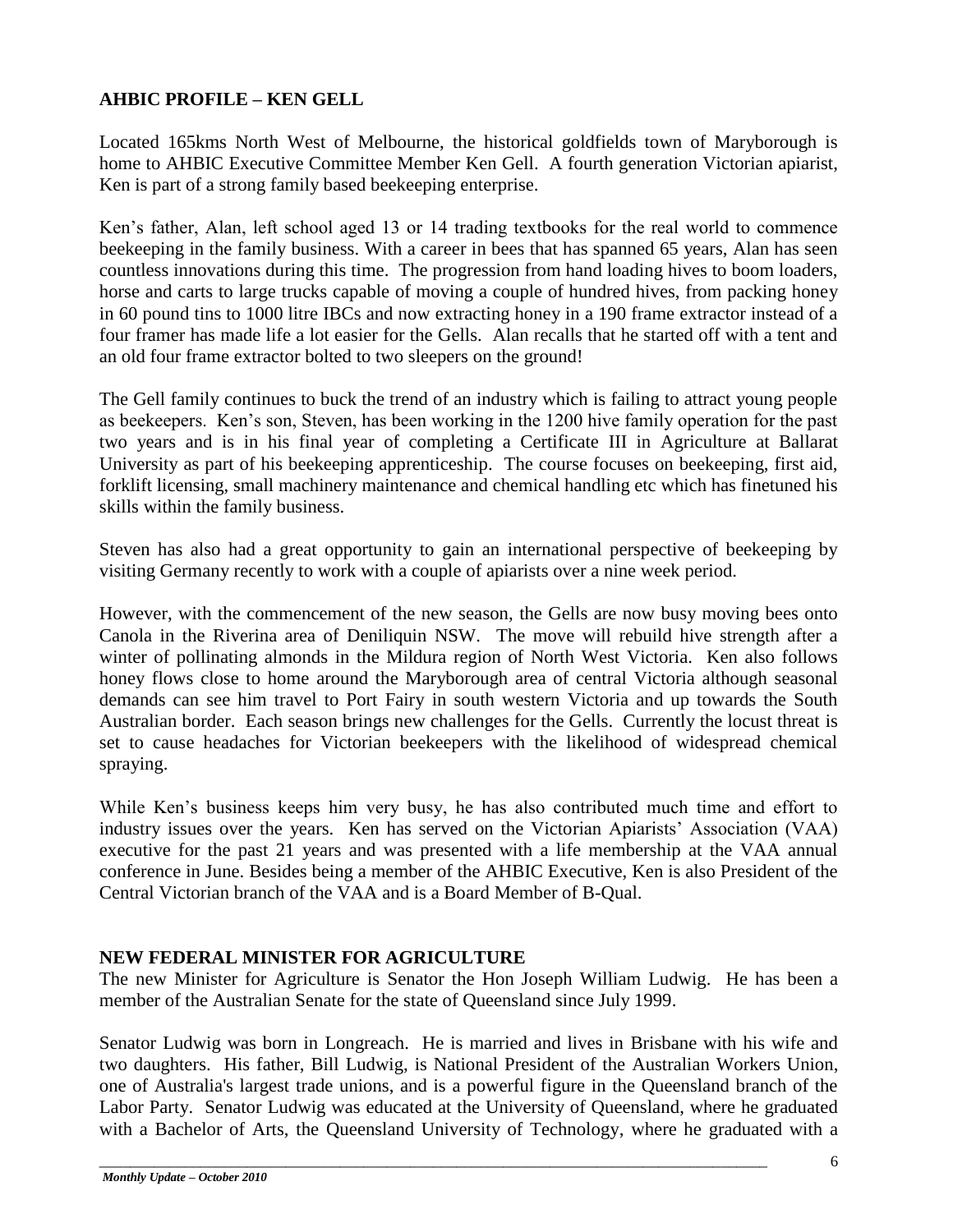Bachelor of Laws, and the [Australian National University,](http://en.wikipedia.org/wiki/Australian_National_University) where he completed a Graduate Diploma in Legal Practice.

Senator Ludwig began his career as an Industrial Inspector and Training Consultant, before moving to the Queensland Branch of the Australian Workers' Union. Prior to entering the Australian Senate, Senator Ludwig was a barrister and served with the Australian Army Reserve.

Senator Ludwig was a Deputy Opposition Whip in the Senate 2000–01, and was elected to the Opposition Shadow Ministry in October 2004 as Shadow Minister for Justice and Customs and Manager of Opposition Business in the Senate. He was promoted to Shadow Attorney-General and Manager of Opposition Business in March 2007 following the resignation of [Kelvin](http://en.wikipedia.org/wiki/Kelvin_Thomson)  [Thomson.](http://en.wikipedia.org/wiki/Kelvin_Thomson) Senator Ludwig was appointed Minister for [Human Services](http://en.wikipedia.org/wiki/Minister_for_Human_Services_(Australia)) following the election of a Labor government in the [November 2007 election.](http://en.wikipedia.org/wiki/Australian_federal_election,_2007) Senator Ludwig was promoted to Cabinet Secretary and Special Minister of State in June 2009.

Following the ALP forming government after the 2010 election, Senator Ludwig was appointed as Minister for Agriculture, Fisheries and Forestry by the Prime Minister, the Hon Julia Gillard MP.

#### **NATIONAL SEASONAL RAINFALL OUTLOOK: PROBABILITIES FOR OCTOBER TO DECEMBER 2010**

*Bureau of Meteorology* [www.bom.gov.au](http://www.bom.gov.au/)

The Australian rainfall outlook for the December quarter (October to December) favours wetter than average conditions over large parts of the continent, with strongest odds across northern Australia.

The October to December outlook is the result of warm conditions in the Indian Ocean and cool conditions in the equatorial Pacific Ocean, both of which are associated with the current La Niña event.

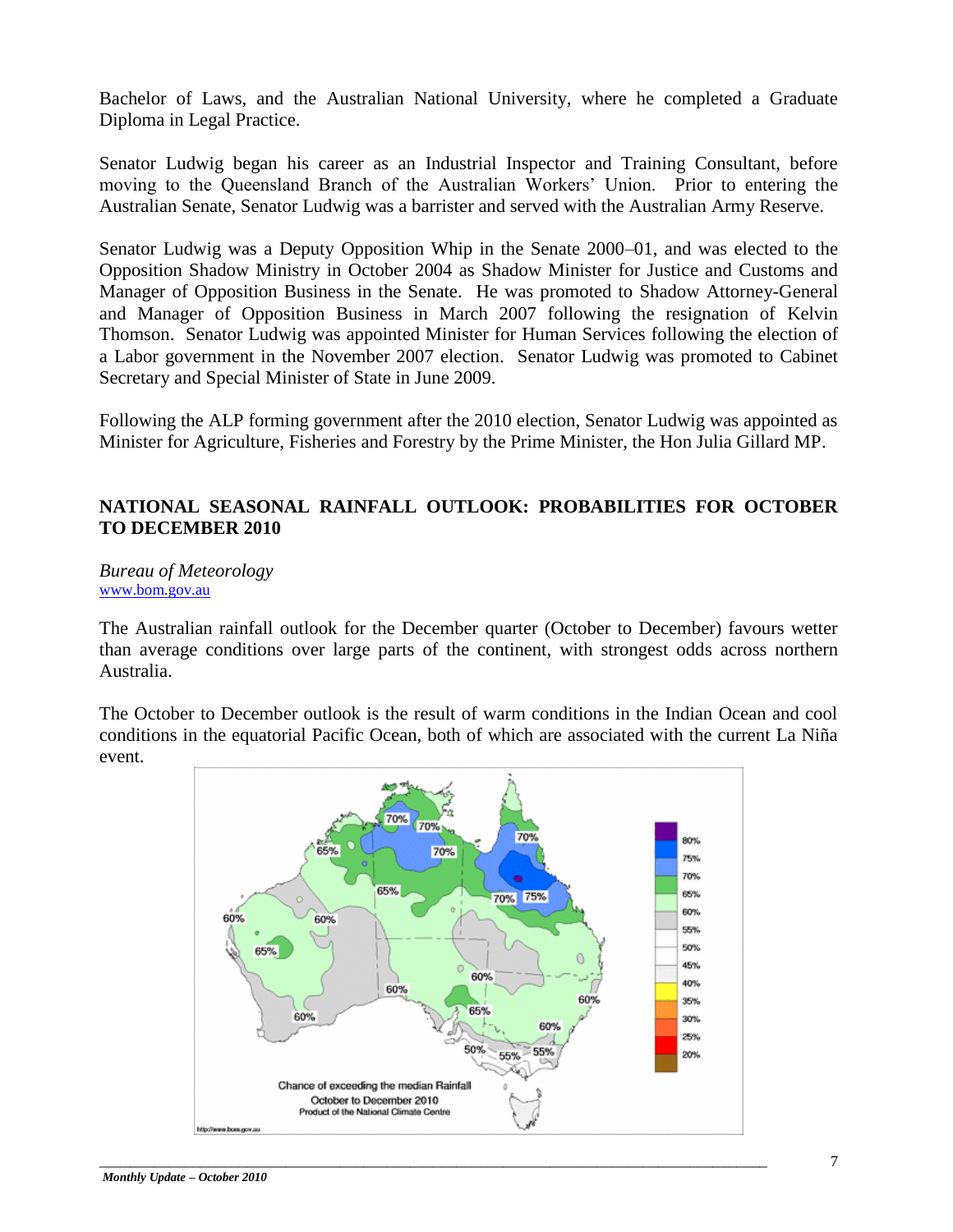The chance of exceeding [median rainfall](http://www.bom.gov.au/climate/averages/climatology/rainfall-percentiles/50/p50-October-December.png) for October to December are over 60% over most of Queensland, the Northern Territory, NSW and South Australia, as well as the Kimberley and western inland parts of WA. Odds increase to over 70% for northern parts of both the NT and Queensland. Such odds suggest that for every ten years with similar ocean conditions to those currently observed, about seven years would be expected to be wetter than average over these parts of the NT and Queensland, while about three years would be expected to be drier during the December quarter.

For the remainder of Australia, namely most of Victoria and Tasmania as well as the remainder of WA, the outlook is neutral with odds between 40 and 60%. This means that the chance of a wetter than average December quarter are about as likely as the chance of below average conditions in these areas.

An expanded set of seasonal [rainfall outlook maps and tables,](http://www.bom.gov.au/watl/rainfall/exceedance.shtml) including the probabilities of seasonal rainfall exceeding given totals (e.g. chance of receiving at least 200 mm), is available on the "Water and the Land" (WATL) part of the Bureau's website.

Outlook [confidence](http://www.bom.gov.au/climate/ahead/temp/pc.rr.10-12.gif) is related to how consistently the Pacific and Indian Oceans affect Australian rainfall. During the October to December period, history shows this effect to be moderately consistent over much of the country.

A La Niña event is now well established in the Pacific Ocean. Long-range models surveyed by the Bureau of Meteorology suggest the central Pacific will continue to exceed La Niña thresholds through spring, with the majority indicating the La Niña event will continue into at least early 2011. For routine updates and comprehensive discussion on any developments regarding El Niño and La Niña.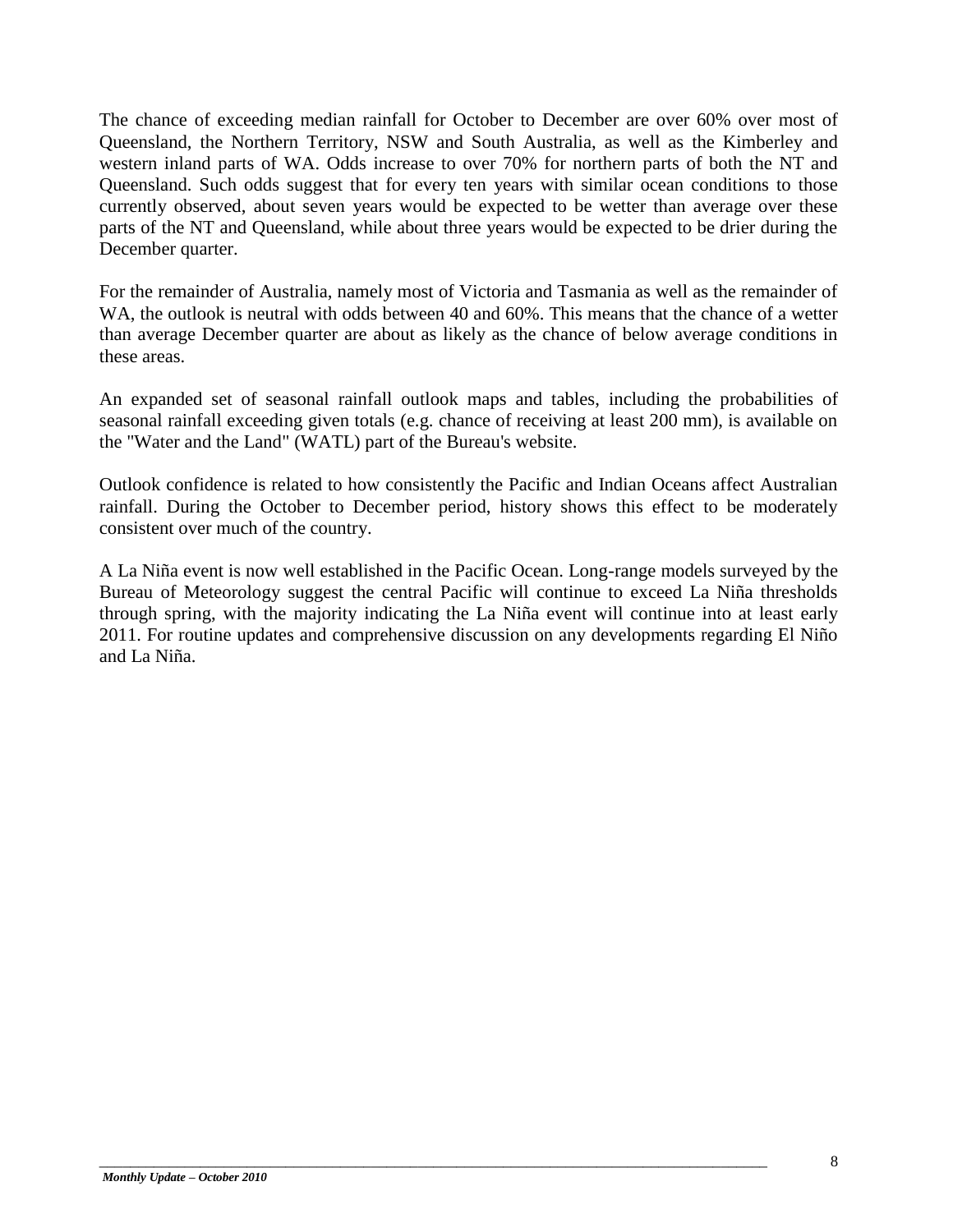

# **AUSTRALIAN HONEY BEE INDUSTRY COUNCIL INC**<br>Address: Level 2, 105 Pitt Street, Sydney NSW 2000 Telephone: 02 9221 0911

**Address: Level 2, 105 Pitt Street, Sydney NSW 2000 Telephone: 02 9221 0911**<br> **Calling Address: PO Box R838, Royal Exchange NSW 1225** Facsimile: 02 9221 0922 **Mailing Address: PO Box R838, Royal Exchange NSW 1225 Facsimile: 02 9221 Email Address: ahbic@honeybee.org.au Web Site: www.honeybee.org.au Email Address: ahbic@honeybee.org.au** ABN: 63 939 614 424

Dear Beekeeper

AHBIC is proud to be industry's peak representative organisation, a role it has played since it was formed in 1998 with many major initiatives achieved. Following the 2010 AHBIC Annual General Meeting it was recognised that AHBIC needs to increase its support and funding base to include all beekeepers and this is the purpose of this letter.

As we progress in the new millennium it is obvious that the beekeeping industry faces enormous challenges including:

- Potential disease and pest incursions (Varroa, *Apis cerana* etc.);
- The continuation of an effective quarantine station;
- Resource security;
- Market access for Australian bee products;
- Increased profitability for beekeepers generally;
- National Park access and many more issues.

To undertake the above activities industry needs resources to operate. The last year has seen enormous change both for the Association and for the Australian economy as a whole. As the rate of change increases it will be more important than ever to keep AHBIC's viability growing to ensure that it can represent you at the highest level. Otherwise we will simply have to respond to change as it is imposed on us, instead of our interests as a crucial industry to pollination being taken into consideration.

Industry, in the last 12 months and into the future, continues to deal with a myriad of issues including:

- The *Apis cerana* incursion in Queensland if spread this bee will reduce honey production and increase pollination costs.
- Trade issues continue to be an ongoing area of concern and are being vigorously pursued.
- Contamination issues continue to be a major concern to our industry (PDBs, GMO's and PAs that are ever present threat).

I can assure you for a small organisation AHBIC is performing well above its weight on a large number of sensitive issues. These above issues have the potential to impact on every beekeeper and AHBIC is seeking to raise \$500,000 to protect your industry.